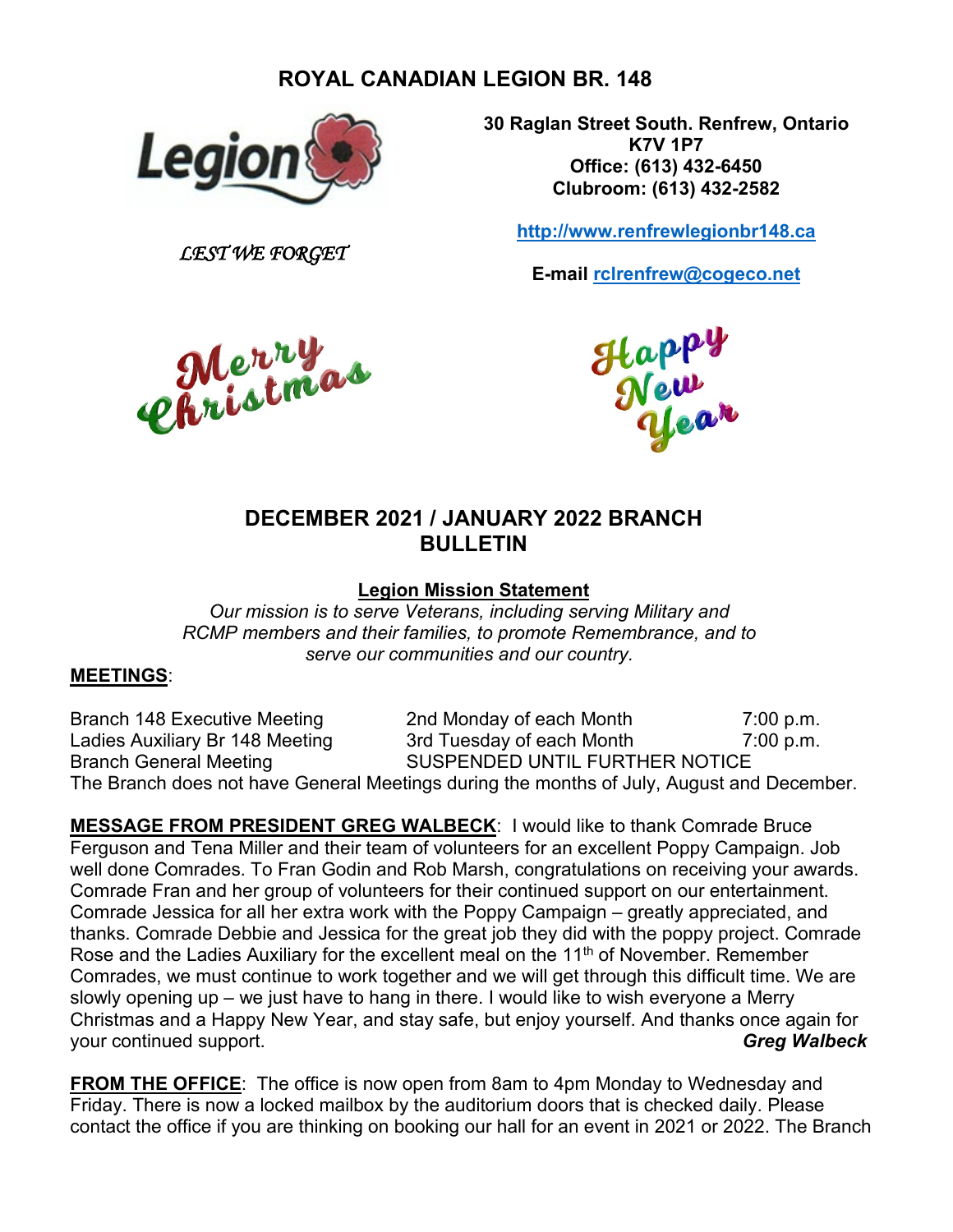is set up for e-transfers for donations, hall rentals and membership renewals. If you wish to receive your Bulletin by email, please contact the office to be added to the list. If you have recently moved, please notify the office so that your information can be updated.

**VACCINATION REGULATIONS**: Please note that in accordance with the Provincial Regulations, we are requesting proof of double-vaccination, along with photo ID (OHIP preferred). Masks are still mandatory in the building.

Proof of vaccination is NOT required for short-term visits:

- a) payment of dues or donations;
- b) picking up veteran's assistance; or
- c) stopping in to only use the washroom.

If you are not vaccinated and wish to stay at the Lounge, you may enter masked to purchase a drink, however, you must sit outside. Please keep our seniors and veterans safe.

## **UPCOMING DATES**

Ray Megrath Memorial Triples Dart Tournament Saturday January 29, 2022 - More information to follow

| Mondays   | Renfrew Legion Seniors Darts, 1pm                                                                                        |
|-----------|--------------------------------------------------------------------------------------------------------------------------|
| Tuesdays  | Foot Care Clinic, twice a month                                                                                          |
| Thursdays | Ladies' Darts, 7pm                                                                                                       |
| Saturdays | Weekly entertainment and Meal - please check our Facebook<br>page or our website, listen to Valley Heritage Radio Coming |
|           | Events, or call the Branch for more information                                                                          |

LAST POST: If you hear of a member passing away, please contact the office and let the Secretary know so that we can be sure to include them in the next bulletin.

> "They shall grow not old, as we that are left grow old. Age shall not weary them, nor the years condemn. At the going down of the sun and in the morning We will Remember Them."

If anyone knows of any local Senior veterans who are not Legion members please let the office know.

**GREETINGS TO OUR HOUSEBOUND MEMBERS**: A warm hello to all of our members who are unable to visit the Branch:

| unable to visit the Diangh.    |                                                             |
|--------------------------------|-------------------------------------------------------------|
| <b>Bonnechere Manor</b>        | Dan Deslaurier, Olga Llewelyn, Louise Snow, Elwood Stafford |
| Mirimichi Lodge                | Cecil Code                                                  |
| <b>Arnprior Villa</b>          | <b>Ben Kane</b>                                             |
| <b>Island View Retirement:</b> | <b>Bernadette Lacourse</b>                                  |
| <b>Groves Park Lodge</b>       |                                                             |
| <b>Quail Creek</b>             | Ann Hisko                                                   |
| At home                        | <b>Ruth Purdie</b>                                          |
|                                |                                                             |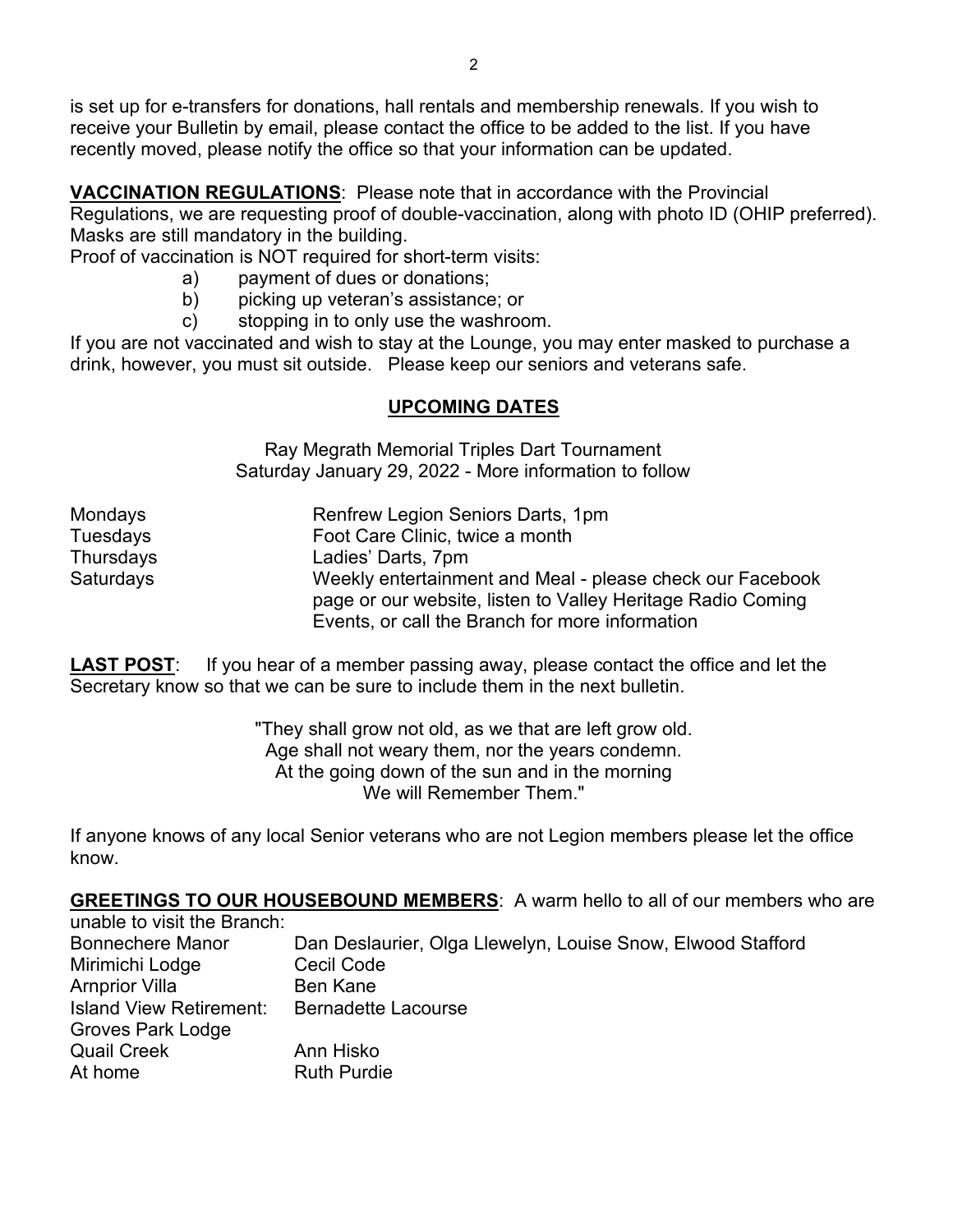If you know of someone who should be included, please contact the office and let the Secretary know so that we can be sure to include them in the next bulletin.

**PROPERTY**: The building is in good shape, and there are no problems at this time. Some small **Richard Fitzsimmons, Property Co-Chair** 

**WAYS & MEANS**: Friday and Saturday draws are doing well. Thank you to all who help and to everyone who can come out and support our Legion. *Richard Fitzsimmons, Ways & Means*

**YOUTH EDUCATION**: Each year, students from across the country submit literary pieces and art work to their local Legion to compete in Legion Remembrance Contests. Contestants are challenged to use their creativity while keeping with the theme of Remembrance. Posters, poems and essays are judged at the local branch, with first place entries continuing to the next level from zone to district to provincial and finally to the National level. Locally, 402 entries were received from students in the area, with representation from elementary and high schools. The Contest is divided into two categories including Poster (Colour or Black & White) and Literary (Essay or Poem). The Contestants compete in levels depending on their school grade and this is divided into Primary, Junior, Intermediate and Senior levels. The Renfrew Legion appreciates the ongoing support for youth education from teachers, schools and families. Thank you to this year's judges Marlene Bennett, Jennifer Charkavi, Victoria Charbonneau and Jenna McEwan and also to Comrade Richard and Comrade Jessica for their assistance with the contest. Please see the attached list of our local winners. Winners of the Remembrance are usually recognized at the December General Meeting of the Renfrew Branch and awarded certificates and prizes, however, this will not happen this year. Due to the pandemic and the cancellation of general meetings, certificates and prizes will be sent to the respective schools and students can be recognized<br>within their class and/or school. **Jo-anne Caldwell. Youth Education Chair Jo-anne Caldwell, Youth Education Chair** 

**POPPY**: Again this year our Poppy Campaign took on a different look from previous years. We sent out just over 160 letters to the various businesses in Renfrew requesting their continuing support in purchasing a wreath or cross. As well, 103 countertop boxes were delivered. We have received, to date, \$5,634.00 from purchased wreaths and crosses, \$9,831.00 through countertop boxes, and \$4,982.00 in donations, for a total of \$20,447.00. So even with Covid-19 restrictions, this year's Campaign was an overwhelming success. A heart-filled thank you is extended to Comrades Cheryl, Tracy, pat, Ella and Carmen who volunteered to deliver and pick up the countertop boxes, to Ella, Tena, Kelly, and Nancy who came together the next day to count the money collected. A huge thank you is also extended to Comrade Richard who volunteered to help me organize then restore the wreaths and crosses; to Comrade Jessica whose dedication to this Campaign made it the success that it is; to Comrade Tena who kept me sane and assisted me in all aspects of pulling the Campaign together. To all those who volunteered to lay all the wreaths and crosses at the Cenotaph and then bring them back to the Legion, thank you too. To our PRO, Comrade Debbie, who provided all necessary information to the public via our Facebook page, a big thank you. *Bruce Ferguson, Poppy Chair*

**A CHRISTMAS MESSAGE**: During this season of Christmastide, we celebrate Hope, Peace, Love & Joy; I pray that all four of these would fill your life in every way this Christmas and beyond. There are so many details that surround the celebration of Christmas that it is easy to miss the meaning. Christmas is not about the parties, the presents, or the poinsettias. It's not about the food, the festivities, or even about family. It's not about the greenery or garland; not the Christmas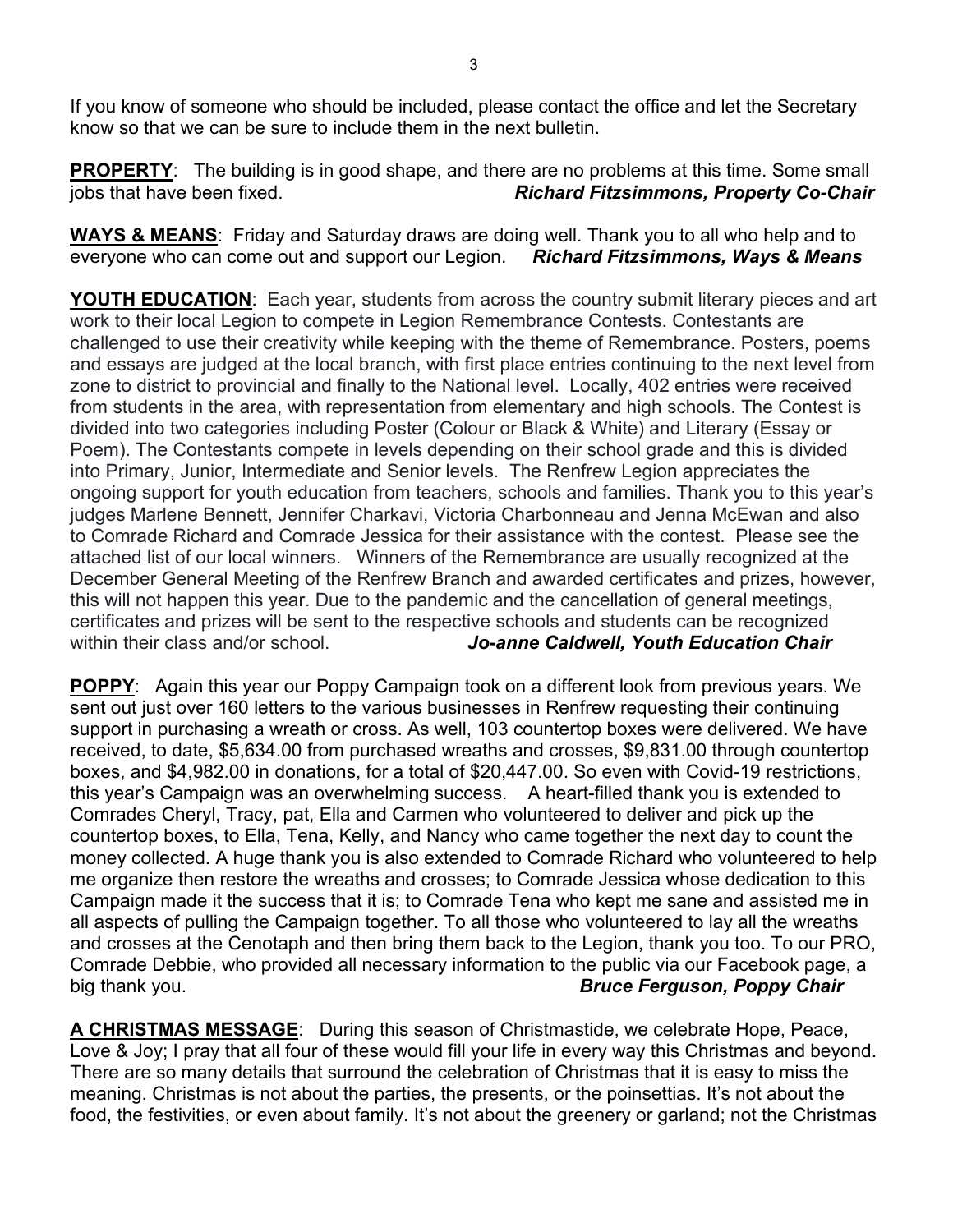4

cards, credit cards, or carols; not about tinsel or traditions. That fact is this: Christmas is solely about God. Christmas is about God fulfilling his promises, saving his people, coming to us – as one of us – in Jesus. The truth can be so easily missed; Christmas is nothing but Jesus. And if Jesus is not in Christmas, then Christmas is nothing at all!

I wish you and your families a happy and holy Christmas season. Even though it has been a most usual year due to Covid-19, there have also been so many blessings for which I thank God. Most especially I thank God for your continued support of our Legion and for our veterans and their families. May God bless you for your goodness! **Padre Bruce Ferguson**

**FINANCE**: The Finance Committee met in October and November to review the financial statements and to review the lottery accounts for our regular donations. The following donations were approved: \$1,000 to Friends of the Disabled (Sunshine Coach); \$1,000 to the Renfrew & District Food Bank; and \$500 to the 1<sup>st</sup> Renfrew Scouts.

**MEMBERSHIP**: If you wish to keep your membership active for 2022, please stop by the Branch to pay your dues. The renewal stickers for 2022 are in the office. Just a reminder to members who may have forgotten to renew your 2020 or 2021 dues, they can still be paid at the office or in the Lounge. Memberships may also be renewed online.

## *Robert Marsh, Sergeant at Arms and Membership Chair*

**SCOUTS**: Everything is going good we have a few more showing interest with Cubs and Beavers. The Venturers enjoyed serving at the Remembrance Day Dinner - they wanted to know when they can do it again. The Venturers are hoping to connect with another group in our Area to see how other groups are doing. We are always looking for more Leaders or youth so if you know<br>anvone who is interested contact me. **Yours in Scouting. Susan Fleming** anyone who is interested contact me.

**LADIES AUXILIARY**: Our January meeting will be back to the regular Third Tuesday of the month. I would like to wish everyone a Merry Christmas and Happy New Years. We have had a couple dinners and hoping everything will get back to somewhat normal.

#### **Rose LaFont, LA President**

**SPORTS**: Thank you to everyone who came out to support the Bill Debenham Dart Tournament in October. The next tournament will be our Ray Megrath Memorial Open Triples Dart Tournament on January 29, 2022. Watch for further information to follow.

## *Greg Walbeck, Sports Chair*

**HONOURS & AWARDS**: Once again, it was nice to see our remembrance dinner and awards back this year. "33" years of service pins were announced, with 6 certificates of appreciation. Service pins may be pick up at the Branch Office.

#### **Ordinary**

Bill McLeod – 10 years John Patno – 10 years Sharon Ring – 10 years<br>Robert Little – 20 years John Bryden – 30 years William Hayman – 35 ye Robert Johnston – 35 years Stanley Flegg – 35 years J. Fraser – 35 years<br>W.H. Cooligan – 40 years Ross LeClair – 40 years Ralph Pickard – 45 years W.H. Cooligan – 40 years Ross LeClair – 40 years<br>Camil Poirier – 45 years Louise Snow – 50 years Camil Poirier – 45 years Louise Snow – 50 years Eric Brown – 50 years

Gerald Coules – 60 years

Robert Little – 20 years John Bryden – 30 years William Hayman – 35 years<br>Robert Johnston – 35 years Stanley Flegg – 35 years J. Fraser – 35 years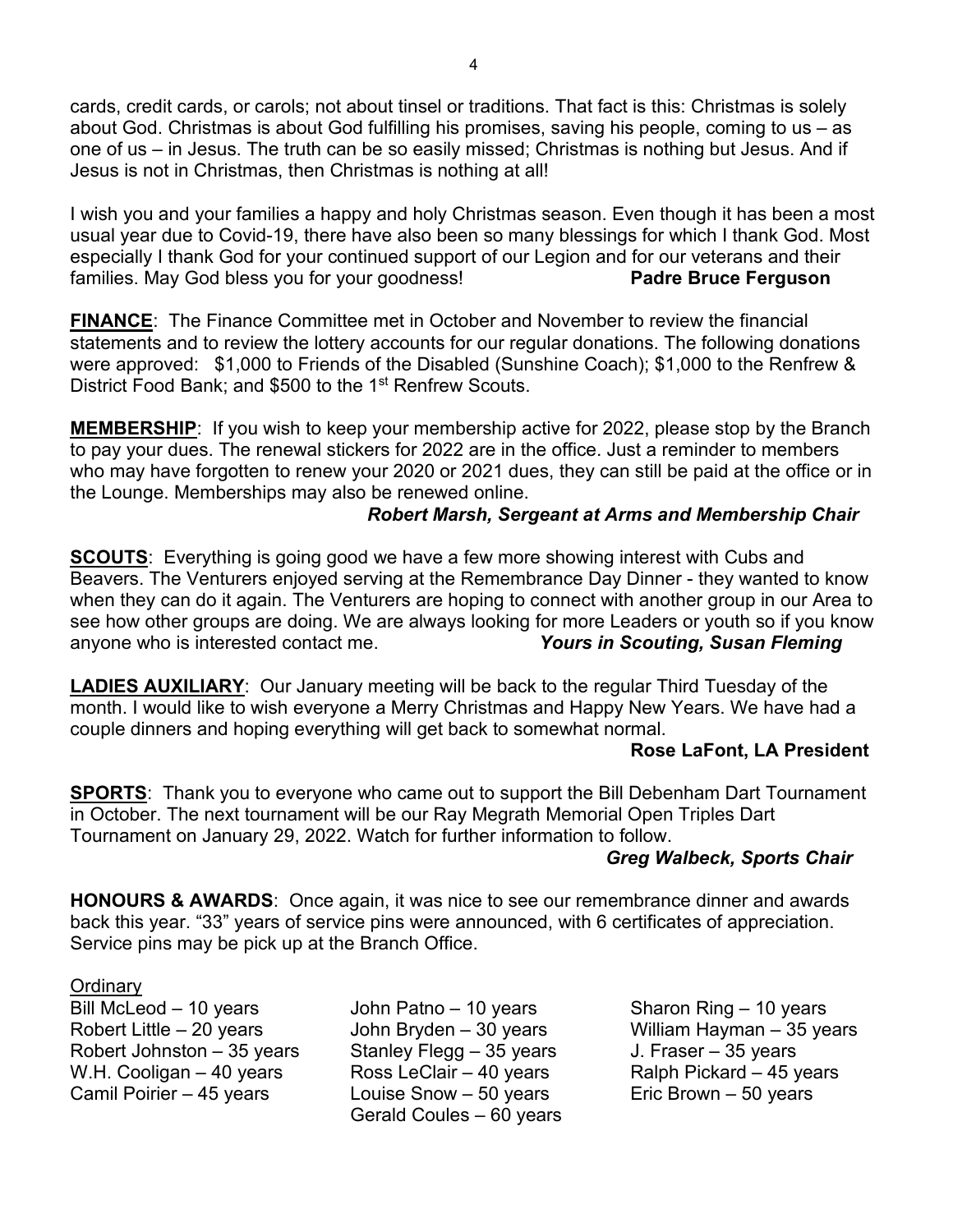Associate Wayne Flegel – 5 years Jo-anne Caldwell – 10 years Huguette Jobin – 10 years Judith O'Grady – 10 years Debbie McDermid – 15 years Donna Brunelle – 20 years Bev Forgie – 25 years  $\sim$  Ron Kilby – 25 years  $\sim$  Cheryl Babcock – 30 years Deborah Johnston – 35 years P.C. Legris – 40 years Ella Box – 40 years

Affiliate<br>Ross "K" Mitchell – 5 years Marcella Behm – 10 years Kevin Olmstead – 10 years

Janice Armstrong – 10 years Leonard Armstrong– 10 years

Our Legionnaire of the Year awards were given to Rob Marsh for 2020, and to Fran Godin for 2021. **Cheryl Babcock, Honours & Awards Chair**

**ENTERTAINMENT:** Our entertainment and Saturday meals are going well, and many thanks to everyone who has volunteered food or their time and thank you to everyone who has come to the Branch on a Saturday evening for a homemade dinner and to enjoy great entertainment. At the moment, we are limited to 65 people in the Hall, and dancing is now allowed, while wearing a face covering. Please watch our Facebook page, our website or listen to Valley Heritage Radio Coming Events for upcoming events. *Fran Godin, Entertainment Chair*

**RENFREW LEGION SENIORS DARTS**: The Renfrew Legion Seniors have commenced their darts every Monday at 1pm in the Hall. Please note that proof of vaccination is required, and contract tracing is in effect. Come out for an enjoyable afternoon with friends.

**BURSARY**: The Provincial Bursary Assistance program is open to accept applications. Applications are available in the Legion office or may be found on line at the Ontario Command Legion website. Members please help to get the word out that these bursaries are available to qualifying students in the amount of \$750.00. *Ella Box, Bursary Chair*

**100TH ANNIVERSARY OF THE POPPY**: We have a surprising response to our request to the community for our 100<sup>th</sup> anniversary Poppy Project. We were, at first, unsure if we would reach our goal of 2,000 poppies, however, we surpassed it with 2900 poppies donated – we would like to sincerely thank everyone who got out their knitting needles and crochet hooks for this project!

With the help of Comrades Richard and Chris, our poppies were displayed outside along the fencing of the deck and at the front of the Lounge window. We are taking a break for the balance of 2021 and we will be returning to the Branch in 2022 to continue affixing poppies to mesh and burlap to complete our outdoor displays for next year.

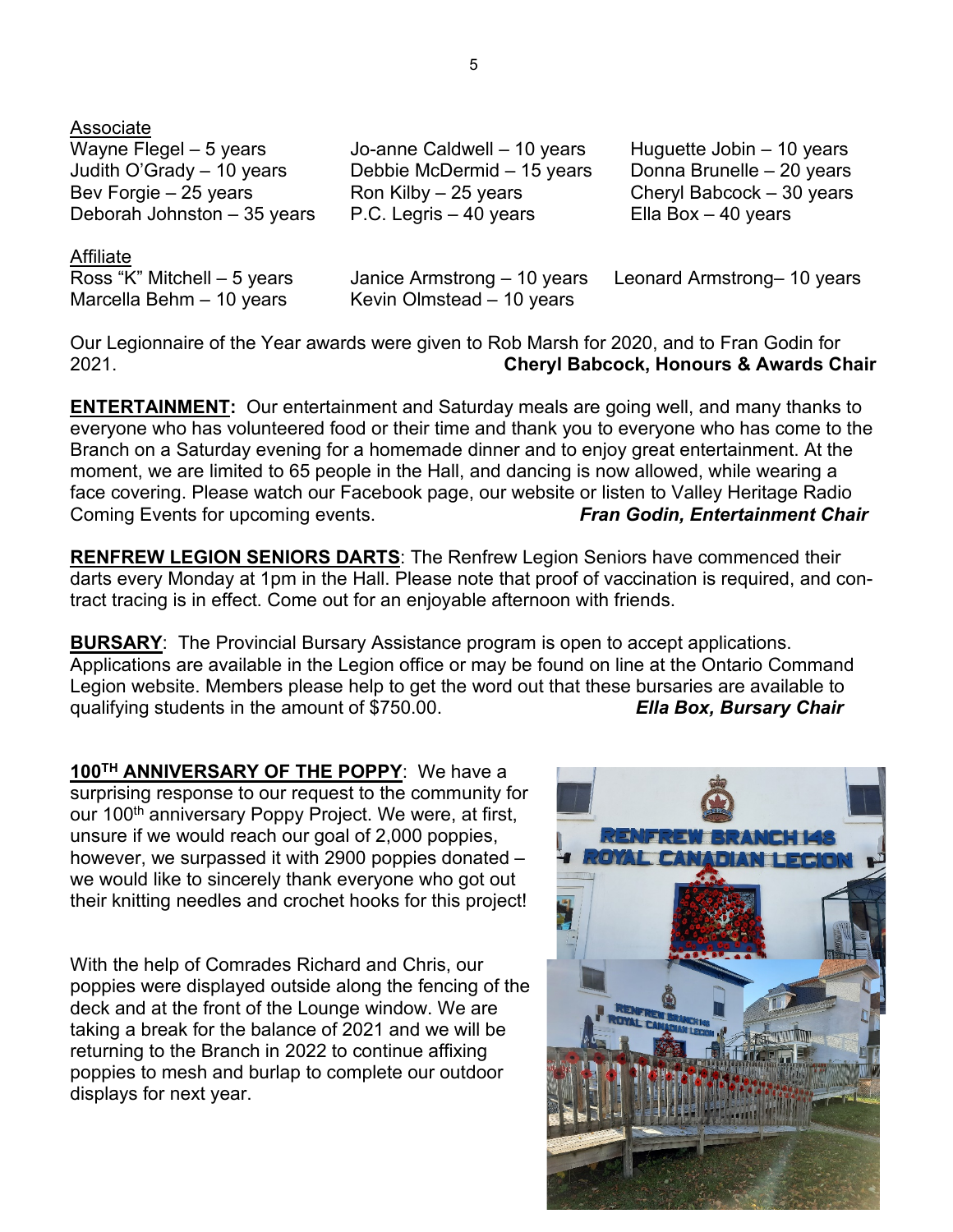We would like to give a long overdue thank you to those who donated poppies to the Poppy Project or helped with assembling the displays: Marguerite Bujold, Caroline Kuehl-Lemon, Huguette Jobin, Beth McEwan, Ruth Kennedy, Agnes Lynch, Dianna Seeley, Caryn Wattie, Kelly Berger, Debbie McDermid, Tena Miller, Joany McNulty, Barb Kirkpatrick, our friends at the Golden Age Activity Centre - we couldn't have done it without you, and last but not least our friends from Chartwell Quail Creek. To those whose names we missed, we appreciate your contributions. Our final count was 2900 Poppies.

The Poppy Project is taking a brief break and will be coming back in early 2022 to start planning for next November's displays. If you might be interested in helping us in 2022, please contact the office and leave your name and number.

**CONSTITUTION & LAWS & RESOLUTIONS**: The Dominion Executive Council has released amendments to the General By-Laws (amended to October 30, 2021) under Article II Membership, Sections 202, 203 and 205. – Since these amendments are lengthy, please refer to the Legion website. They will be reviewed at the executive committee meeting. *Ella Box*

**PUBLIC RELATIONS**: Please keep our December & January calendars handy for information, and feel free to review our Facebook page (Royal Canadian Legion Br. 148 Renfrew) or our website [\(www.renfrewlegionbr148.ca\)](http://www.renfrewlegionbr148.ca/) for current information. I would like to wish everyone a Merry Christmas and a wonderful New Year! *Debbie McDermid, PRO*

**REMEMBRANCE SERVICES**: On behalf of the Residents and Staff of Bonnechere Manor, Groves Park Lodge and Chartwell Quail Creek, - following COVID protocol a limited number of Legion members were allowed into these homes to provide this service. Thanks to the Executive members and members of the Ladies Auxiliary who assisted. Special thanks to Comrades Bill Welsh and Jessica Thompson who helped with the program leaflets. Everyone's efforts were appreciated. *Ella Box, Co-ordinator*

**MILITARY SERVICE RECOGNITION BOOK**: Volume #8 of this book was received mid-October; copies were delivered to all area schools and long term care homes; and local Library's. Ontario Command is now accepting submissions for Volume # 9. Submission forms may be picked up at the Legion office or refer to the Legion website; all submissions must come to the Branch to be checked for correctness. Fenety Marketing is the publisher of these books and once again will be conducting a telephone appeal to private citizens and the business community throughout Ontario. Proceeds raised from this project will continue to be used to assist various Veteran Transition Programs that Ontario Command support. Anyone needing assistance with your submission, contact Ella @ 613-432-6049. *Ella Box*

|                | <b>Category 4 Senior Essay</b>       | School                                 |
|----------------|--------------------------------------|----------------------------------------|
|                | <b>Chris Labonte</b>                 | <b>Renfrew Collegiate Institute</b>    |
| $\overline{2}$ | <b>Shantica Kaseke</b>               | <b>Renfrew Collegiate Institute</b>    |
| $\mathbf{3}$   | Olivia Reid                          | <b>Renfrew Collegiate Institute</b>    |
|                |                                      |                                        |
|                | <b>Category 3 Intermediate Essay</b> |                                        |
|                | <b>Adisson Budden</b>                | Renfrew Collegiate Intermediate School |

Renfrew Legion Branch 148 2021 Remembrance Competition Winners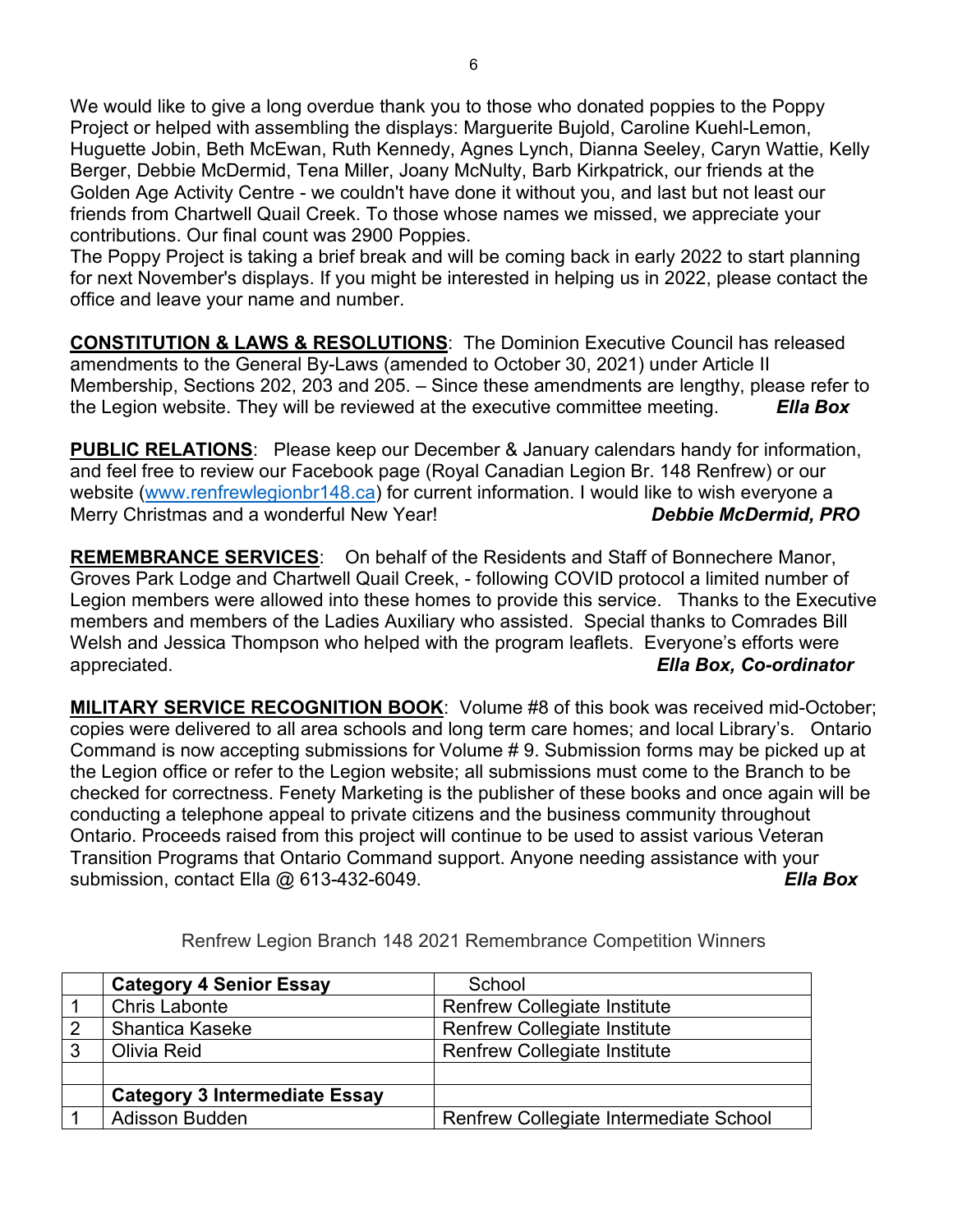| $\overline{2}$ | <b>Charlie Bowes</b>                  | Renfrew Collegiate Intermediate School |
|----------------|---------------------------------------|----------------------------------------|
| $\overline{3}$ | <b>Alice Lennox</b>                   | Renfrew Collegiate Intermediate School |
|                |                                       |                                        |
|                | <b>Category 2 Junior Essay</b>        |                                        |
| $\mathbf 1$    | <b>Wyatt Kelly</b>                    | <b>Admaston Public School</b>          |
| $\overline{2}$ | Sadie Chamberlain                     | <b>Admaston Public School</b>          |
| 3              | Kaylee Barbe                          | <b>Admaston Public School</b>          |
|                |                                       |                                        |
|                | <b>Category 4 Senior Poems</b>        |                                        |
| $\mathbf 1$    | <b>Emily Ford</b>                     | <b>Renfrew Collegiate Institute</b>    |
| $\overline{2}$ | Fiona Larocque                        | St Joseph's High School                |
| $\overline{3}$ | <b>Chloe Douglas-Munn</b>             | <b>Renfrew Collegiate Institute</b>    |
|                |                                       |                                        |
|                | <b>Category 3 Intermediate Poems</b>  |                                        |
| $\mathbf 1$    | Peyton Church                         | Renfrew Collegiate Intermediate School |
| $\overline{2}$ | <b>Gabriel Leighton</b>               | Renfrew Collegiate Intermediate School |
| $\overline{3}$ | Makenna Craig                         | Renfrew Collegiate Intermediate School |
|                |                                       |                                        |
|                | <b>Category 2 Junior Poems</b>        |                                        |
| $\mathbf 1$    | Mia St Michael                        | St. Joseph's School, Calabogie         |
| $\overline{2}$ | <b>Ruby Cameron</b>                   | St. Joseph's School, Calabogie         |
| $\overline{3}$ | <b>Caydence Armstrong</b>             | <b>Central Public School</b>           |
|                |                                       |                                        |
|                | <b>Category 4 Senior Black/ White</b> |                                        |
|                | <b>Poster</b>                         |                                        |
| 1              | <b>Faith Hamilton</b>                 | St Joseph's High School                |
| $\overline{2}$ | Lydia Cote                            | St Joseph's High School                |
| $\overline{3}$ | <b>Teegan Anderson</b>                | <b>Renfrew Collegiate Institute</b>    |
|                |                                       |                                        |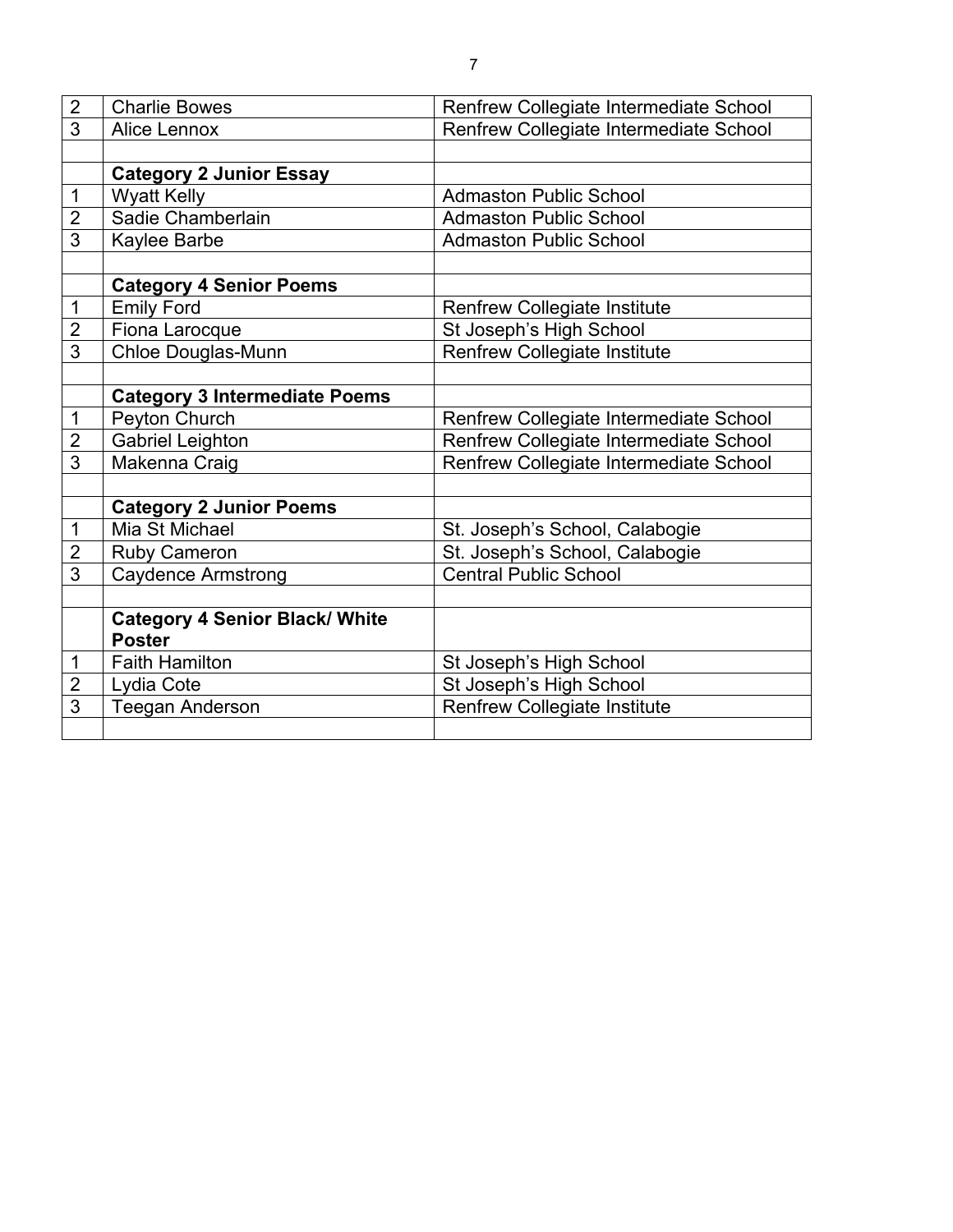|                | <b>Category 3 Intermediate B/W</b><br><b>Poster</b>    |                                        |
|----------------|--------------------------------------------------------|----------------------------------------|
| $\mathbf 1$    | Nolan Cybulski                                         | Our Lady of Fatima                     |
| $\overline{2}$ | <b>Tristan Forrest</b>                                 | Renfrew Collegiate Intermediate School |
| $\overline{3}$ | <b>Cherlee Bowes</b>                                   | Renfrew Collegiate Intermediate School |
|                |                                                        |                                        |
|                | <b>Category 2 Junior B/W Poster</b>                    |                                        |
| $\mathbf 1$    | Sophie Donkers                                         | Our Lady of Fatima                     |
| $\overline{2}$ | <b>Patrick Roosen</b>                                  | Our Lady of Fatima                     |
| $\overline{3}$ | Sadie Chamberlain                                      | <b>Admaston Public School</b>          |
|                |                                                        |                                        |
|                | <b>Category 4 Senior Colour Poster</b>                 |                                        |
| $\mathbf{1}$   | <b>Sarah Palmer</b>                                    | St Joseph's High School                |
|                |                                                        |                                        |
|                | <b>Category 3 Intermediate Colour</b><br><b>Poster</b> |                                        |
| 1              | <b>Olivia Curry</b>                                    | Our Lady of Fatima                     |
| $\overline{2}$ | Aidan O'Malley                                         | Renfrew Collegiate Intermediate School |
| $\overline{3}$ | Sophia Tinney                                          | St. Joseph's School, Calabogie         |
|                |                                                        |                                        |
|                | <b>Category 2 Junior Colour Poster</b>                 |                                        |
| $\mathbf 1$    | <b>Grace Waldrum</b>                                   | St Thomas the Apostle School           |
| $\overline{2}$ | <b>Carter Virgin</b>                                   | St Thomas the Apostle School           |
| $\overline{3}$ | Mia St Michael                                         | St. Joseph's School, Calabogie         |
|                |                                                        |                                        |
|                | <b>Category 1 Primary Colour Poster</b>                |                                        |
| $\mathbf 1$    | <b>Grace Wudneh</b>                                    | Our Lady of Fatima                     |
| $\overline{2}$ | <b>Delaney Smith</b>                                   | St. Joseph's School, Calabogie         |
| $\overline{3}$ | Jordyn van Lindenberg                                  | <b>Admaston Public School</b>          |
|                |                                                        |                                        |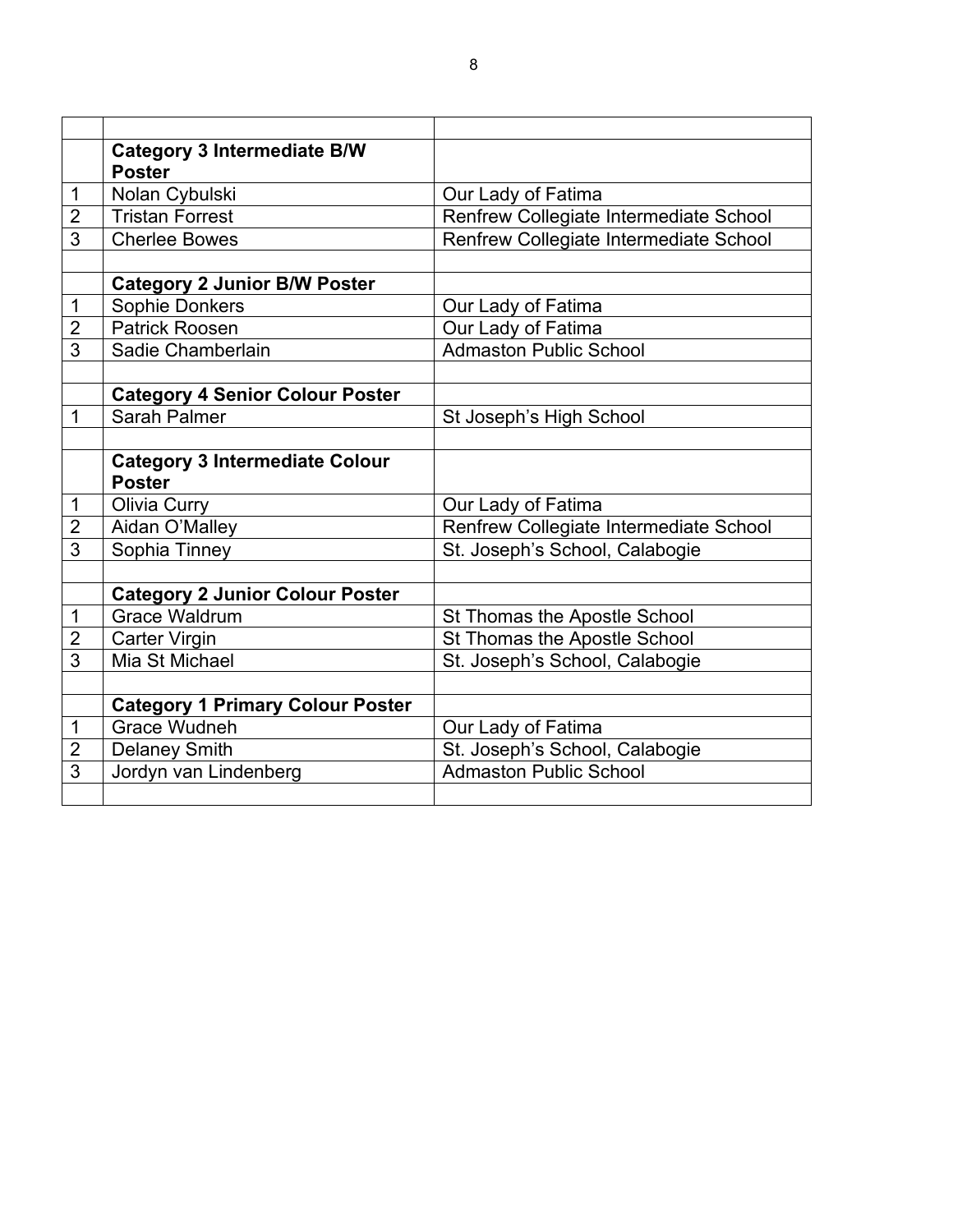| December 2021                                   |                                                                                                                                                                        |                                                                                         |                                                 |                                        |                                                                                                       |                                                                                                                        |
|-------------------------------------------------|------------------------------------------------------------------------------------------------------------------------------------------------------------------------|-----------------------------------------------------------------------------------------|-------------------------------------------------|----------------------------------------|-------------------------------------------------------------------------------------------------------|------------------------------------------------------------------------------------------------------------------------|
| <b>Sun</b>                                      | <b>Mon</b>                                                                                                                                                             | <b>Tue</b>                                                                              | <b>Wed</b>                                      | <b>Thu</b>                             | <b>Fri</b>                                                                                            | <b>Sat</b>                                                                                                             |
|                                                 |                                                                                                                                                                        |                                                                                         | 1<br>Club 51, 1pm                               | 2<br>Ladies Darts,<br>7pm              | <b>3 INTERNATIONAL</b><br><b>DAY OF PERSONS</b><br><b>WITH DISABILITIES</b><br>Hall booking 1-<br>5pm | 4<br>Entertainment:<br>Back Beat, 4-8pm<br>in Hall<br>Meal:<br>Homemade<br>beans with<br>hotdogs, and<br>dessert, \$10 |
| <b>5</b> INTERNATIONAL<br><b>VOLUNTEERS DAY</b> | <b>6</b> HALIFAX<br>EXPLOSION (1917)<br>NATIONAL DAY OF<br><b>REMEMBRANCE AND</b><br><b>ACTION ON VIOLENCE</b><br><b>AGAINST WOMEN</b><br>Legion Seniors<br>Darts, 1pm | 17                                                                                      | 8<br>Club 51, 1pm                               | 9<br>Ladies Darts,<br>7pm              | <b>10 NOBEL PRIZE</b><br>FOR PEACE TO<br><b>PEACEKEEPERS</b><br>(1988)                                | 11<br>Hall Booking - no<br>entertainment                                                                               |
| 12                                              | 13<br>Legion Seniors<br>Darts, 1pm<br>Executive<br>Meeting,7pm                                                                                                         | $\overline{14}$<br>Hall: Foot Care<br>Clinic<br>LA General<br>Meeting 7pm,<br>Hall      | 15<br>Hall: Foot Care<br>Clinic<br>Club 51, 1pm | 16<br>Ladies Darts,<br>7 <sub>pm</sub> | 17                                                                                                    | 18<br>Hall Booking - no<br>entertainment                                                                               |
| 19                                              | 20<br>Legion Seniors<br>Darts, 1pm                                                                                                                                     | 21<br><b>Blood Donor</b><br>Clinic                                                      | 22<br>Club 51, 1pm                              | 23<br>Ladies Darts,<br>7 <sub>pm</sub> | 24<br>Watch for our<br>Christmas Hours<br>on our website<br>and on our<br>Facebook page               | 25 CHRISTMAS DAY<br><b>FALL OF HONG KONG</b><br>(1941)<br>Christmas Day -<br><b>Branch closed</b>                      |
| 26                                              | 27<br><b>BRANCH</b><br><b>CLOSED</b>                                                                                                                                   | 28<br>Watch for our<br>Christmas Hours<br>on our website<br>and on our<br>Facebook page | 29<br>Club 51, 1pm                              | 30<br>Ladies Darts,<br>7pm             | 31                                                                                                    |                                                                                                                        |